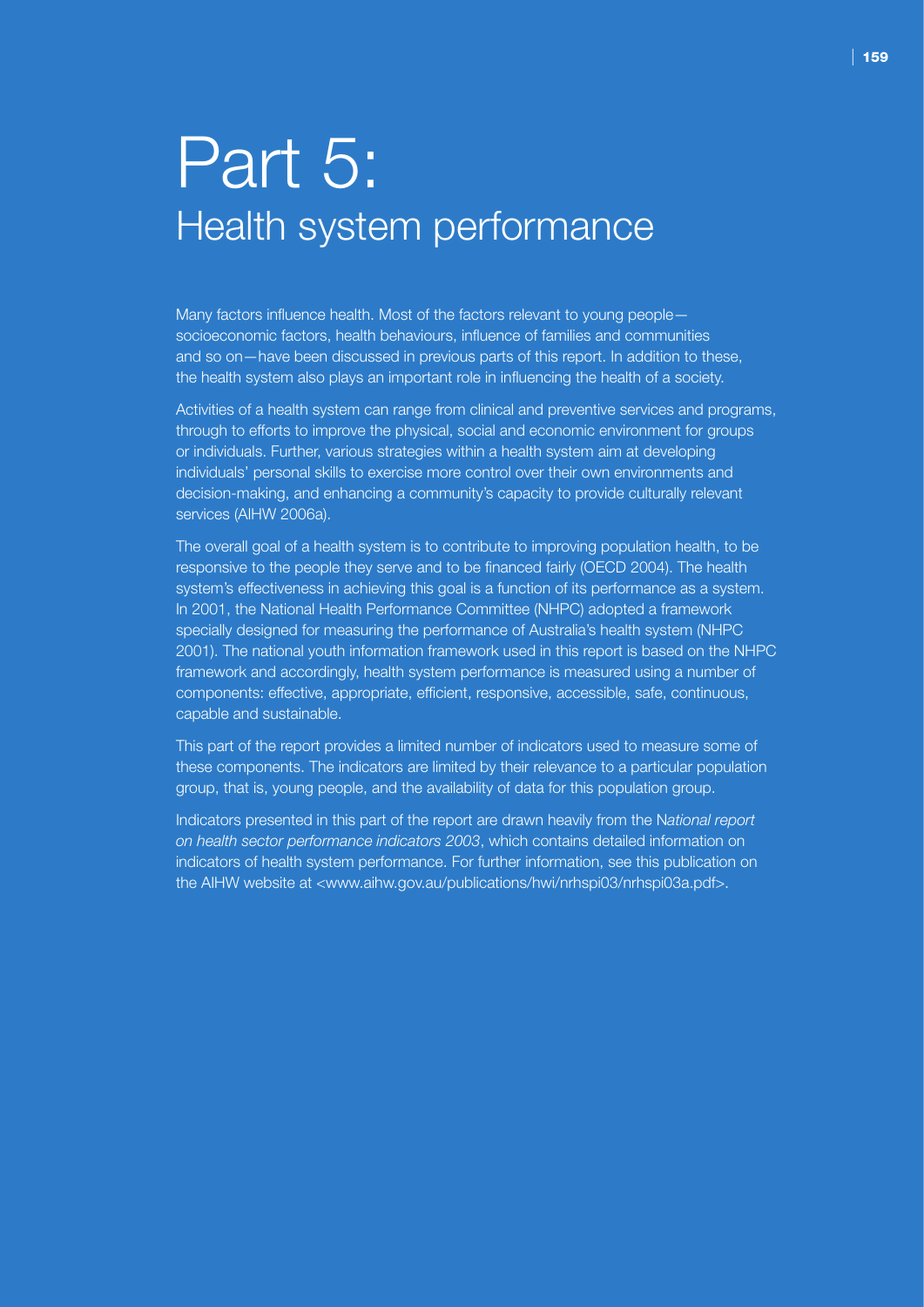### **Ambulatory care sensitive conditions**

Ambulatory Care Sensitive Conditions (ACSCs) are those for which hospitalisation is thought to be avoidable through preventive care and early disease management, usually in the ambulatory setting. It is believed that timely and effective ambulatory care can reduce the risks of hospitalisation by preventing the onset of an illness or condition, controlling an acute illness episode or condition or managing a chronic disease or condition. ACSCs admission rates have also been proposed as a measure of access to health care (Victoria. Department of Human Services 2002).

The concept of access to primary health care can be broadly defined as 'the timely use of personal health services to achieve the best possible health outcomes'. This definition encompasses barriers to receiving care, as well as the quality of the care provided. This definition can be used to ask whether access-related problems can explain the relatively poorer health outcomes of specific population groups. Better access to primary health care increases the use of ambulatory care, prevents unnecessary hospitalisations and improves the health status of the population.

In 2004–05, there were over 3.5 million hospital separations for ACSCs among young people aged 12–24 years. This represented 6% of all ACSC separations for all ages and 7% of all separations for young people in that year.





**Figure 5.1: ACSCs hospital separation rates, by broad categories and age, 2004–05**

- The hospital separation rate for all ACSC conditions among those aged 12–17 years was lower than for those aged 18–24 years (858 per 100,000 population and 1,163 per 100,000 population respectively), and substantially lower than the rate for all ages (3,236 per 100,000).
- Separation rates for vaccine-preventable ACSCs, acute ACSCs and chronic ACSCs were lower for young people aged 12–24 years than for persons of all ages.
- Young people were more likely to be hospitalised for acute ACSCs than for vaccine-preventable or chronic ACSCs. In contrast, hospital separations for patients of all ages were much higher for chronic ACSCs than for acute or vaccine-preventable conditions.

## **Teenage purchase of cigarettes**

Evidence suggests that there is a correlation between regular smoking, buying cigarettes and heavy cigarette consumption, and that decreasing the ability of teenagers to purchase their own cigarettes will assist in reducing the likelihood of teenagers making the transition from experimental to regular and addicted smoking (AIHW & NHPC 2004).

#### **Indicator:**

**Hospital separation rate for ambulatory care sensitive conditions**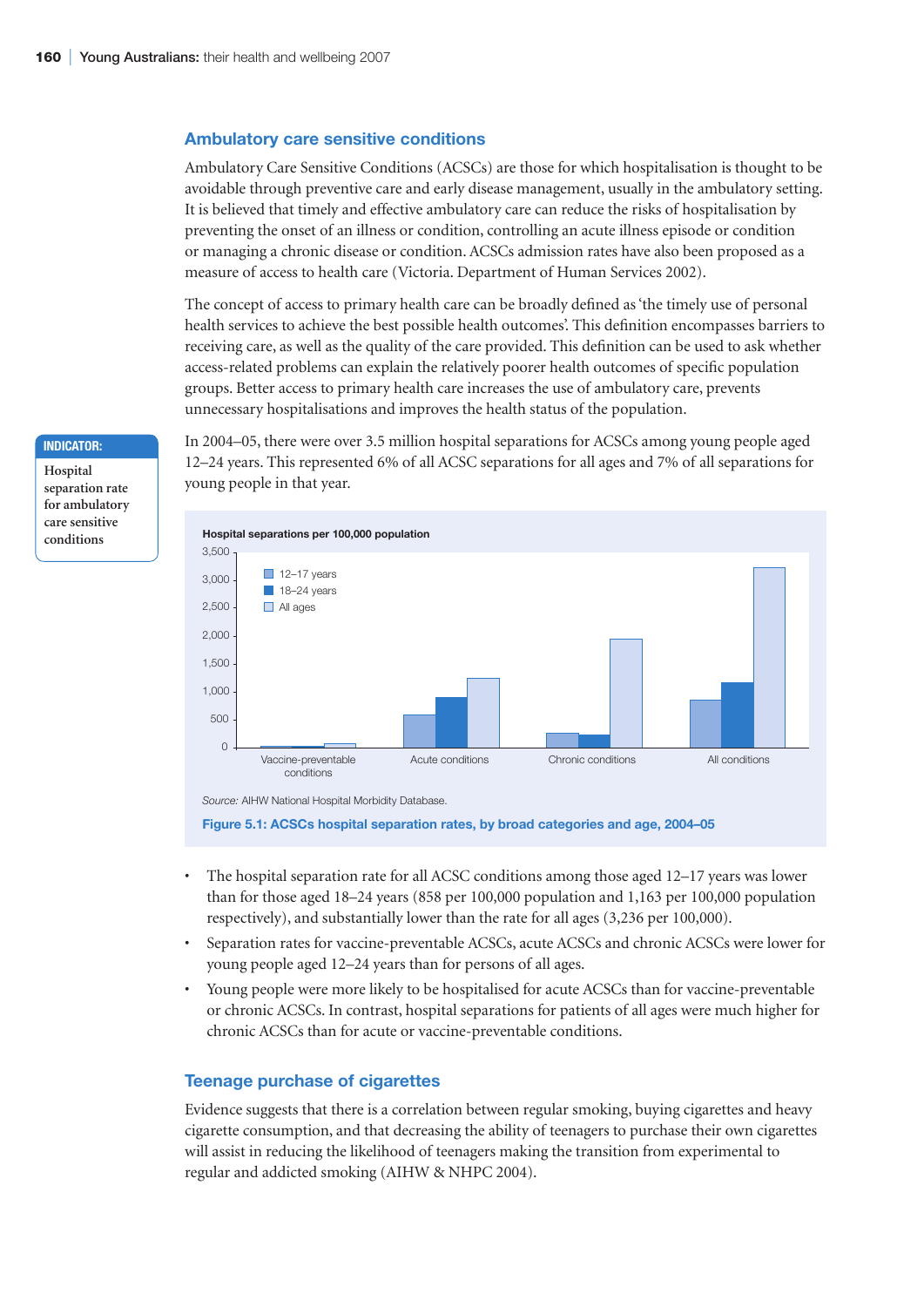Prior to 1993, the legal age for purchasing cigarettes was 16 years in all states and territories except Western Australia (where the legal age for purchasing cigarettes has always been 18). In 1993, Victoria raised the legal age for purchasing cigarettes to 18. Other states followed suit, and in 1999 it was illegal to sell cigarettes to young people under the age of 18 throughout Australia.

According to the 2002 Australian secondary school students' survey, 14% of students aged 12–17 years were current smokers (defined as having smoked in the week before the survey), and 9% were committed smokers (defined as having smoked on at least 3 days in the week before the survey) (White & Hayman 2004b). For information on tobacco smoking among young people aged 12–24 years, see *Substance use* in Part 3 of this report.

In 2002, around 22% of current smokers aged 12–17 years personally purchased their cigarettes (14% of current smokers aged 12–15 years and 37% of those aged 16–17 years) (White & Hayman 2004b). The most common places for purchasing cigarettes for young people were milk bars (5%), petrol stations (5%) and supermarkets (4%) (White & Hayman 2004b).

Between 1987 and 2002, the proportion of current smokers aged 12–15 years buying their own cigarettes declined from 52% to 14% (White & Hayman 2004b). A similar decrease was found for current smokers aged 16–17 years.

Overall, the proportion of current smokers aged 12–17 years personally purchasing cigarettes decreased from 30% to 22% between 1999 and 2002. Corresponding with this decrease was an increase in the proportion of current smokers saying they obtained their cigarettes by asking someone older to buy them (15% to 20% between 1999 and 2002) (White & Hayman 2004b).

## **Cervical screening**

Up to 90% of all cases of cervical cancer could be prevented through regular screening. Increasing participation in cervical screening will reduce the number of women who develop cervical cancer and ultimately die from the disease. While cervical cancer is rare among young women under 24 years of age (2.1 per 100,000 for 20–24 year olds and 0.0 per 100,000 for females aged 15–19 years in 2002) (AIHW 2006b), it is recommended that women in the target age group of 20 to 69 years, who have ever been sexually active, have a Pap smear every two years. The organised National Cervical Screening Program was established in 1991. Between 1988 and 1998 the mortality rate for cervical cancer in the age group 20 to 69 years fell by 53% and the incidence rate fell by 41% (AIHW & NHPC 2004).

#### **Table 5.1: Participation rate in National Cervical Screening Program, 1999–2000 to 2003–04, Australia (per cent)**

| 24-month<br>period | Age group (years) |                                                 |      |      |      |      |      |      |             |      |                          |  |
|--------------------|-------------------|-------------------------------------------------|------|------|------|------|------|------|-------------|------|--------------------------|--|
|                    |                   | 20-24 25-29 30-34 35-39 40-44 45-49 50-54 55-59 |      |      |      |      |      |      | 60–64 65–69 |      | $20 - 69$ <sup>(a)</sup> |  |
| 1999-2000          | 51.4              | 62.2                                            | 65.8 | 65.5 | 64.3 | 64.7 | 63.1 | 64.4 | 54.7        |      | 45.5 61.3 (61.2–61.3)    |  |
| 2001-2002          | 50.0              | 60.3                                            | 64.1 | 64.4 | 64.2 | 65.4 | 63.0 | 65.7 | 56.1        | 48.0 | 61.0 (60.9–61.0)         |  |
| 2003-2004          | 47.8              | 58.1                                            | 62.8 | 63.8 | 64.3 | 65.9 | 64.0 | 66.6 | 57.2        | 49.6 | 60.7 (60.6–60.7)         |  |

(a) Age-standardised to the 2001 Australian population with 95% confidence intervals. *Source:* AIHW 2006b.

- The proportion of women aged 20–24 years participating in cervical screening has declined slightly, from 51% in 1999–2000 to 48% in 2003–04.
- In 2003–04, the participation rate for cervical screening among women aged 20–24 years was the lowest rate of all women in the target age group (48% compared with 61%).

#### **Indicator:**

**Percentage of teenage smokers aged 12–17 years who personally purchased their most recent cigarette**

#### **Indicator:**

**Participation rate for cervical screening among young women aged 20–24 years**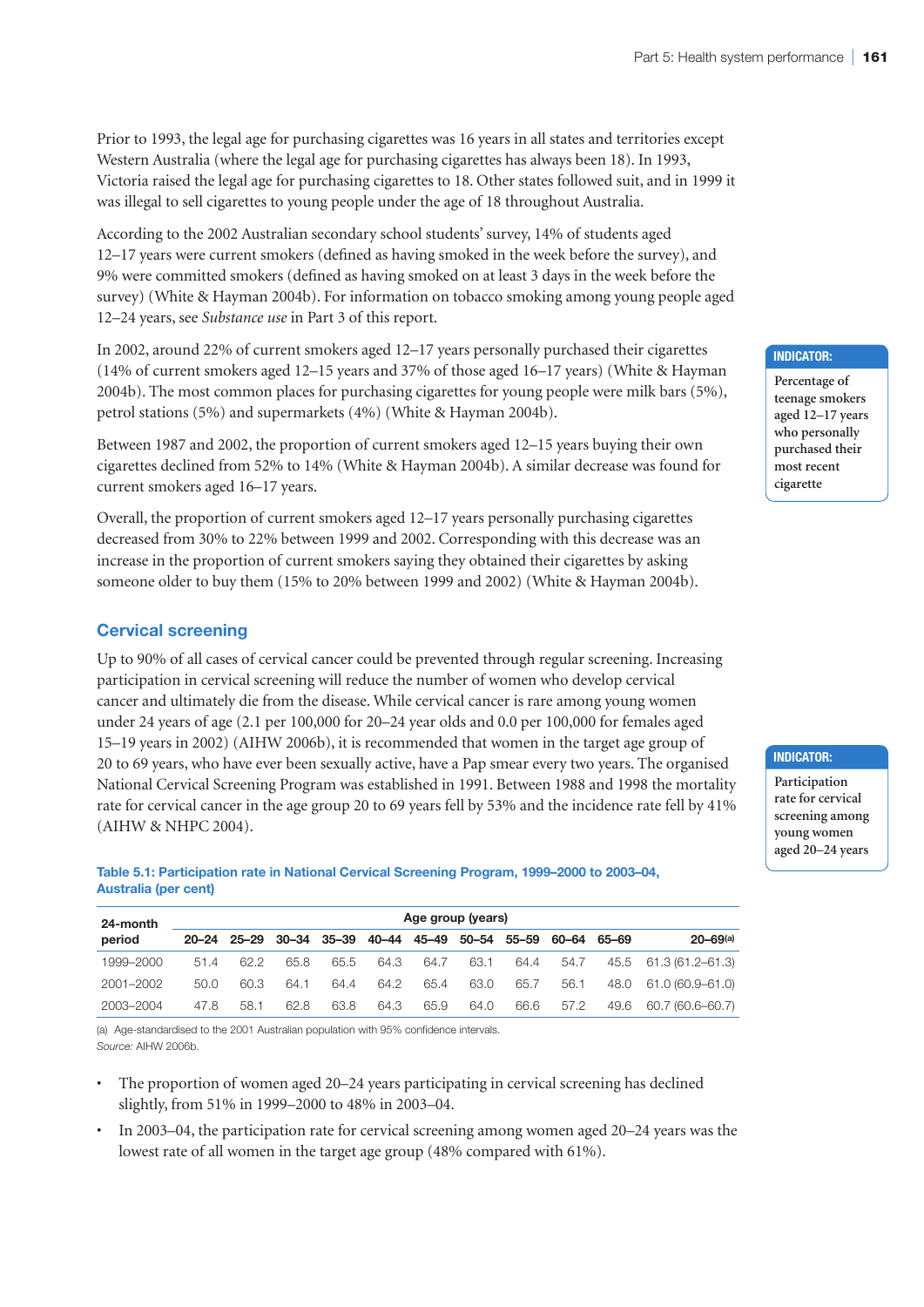Data from the ABS 2004–05 National Aboriginal and Torres Strait Islander Health Survey indicate that around 52% of young Indigenous women had regular Pap smear tests. This is similar to the general participation rate of young women aged 20–24 years in the cervical screening program (around 50%). Indigenous women in remote areas were less likely than their non-remote counterparts to have heard of Pap smears (94% compared with 79%).

Infection with human papilloma virus (HPV) is believed to be necessary, though not sufficient, for development of cervical cancer (NHMRC 2005). Infection with high-risk HPV is almost always sexually transmitted, and the most common age at first infection is between 15 and 25 years (NHMRC 2005). The infection may progress to a lesion which may eventually progress to cancer. High-grade lesions have a greater probability of progressing to invasive cancer than low-grade lesions. However, not all high-grade lesions result in cervical cancer, many will resolve spontaneously (NHMRC 2005).



• The rate of high-grade abnormalities detected was much higher in the younger age groups. Among those aged 20–24 years, the rate was 19 per 1,000 women screened, compared with less than 2 per 1,000 women aged 50–54 years and older. This age-specific distribution is the inverse of the pattern for cervical cancer mortality.

## **Appropriate use of antibiotics**

Upper respiratory tract infections (URTIs) without complications are most often caused by viruses. Antibiotics have no efficacy in the treatment of viral infections, but are still frequently prescribed when they occur. Overuse of antibiotics increases antibiotic resistance in the general population. A decline in the prescribing rate of antibiotics for URTI may be an indication of more appropriate management of viral infections (AIHW & NHPC 2004).

Data from the Pharmaceutical Benefits Scheme (PBS) were not used for this indicator because they do not include information on diagnosis, on medications that fall below the subsidy threshold, or on private prescriptions. Data on prescriptions written by doctors was obtained from the BEACH survey of GPs (AIHW: Britt et al. 2002). Prescribing by GPs is somewhat higher than the prescriptions actually filled by the pharmacist (AIHW & NHPC 2004).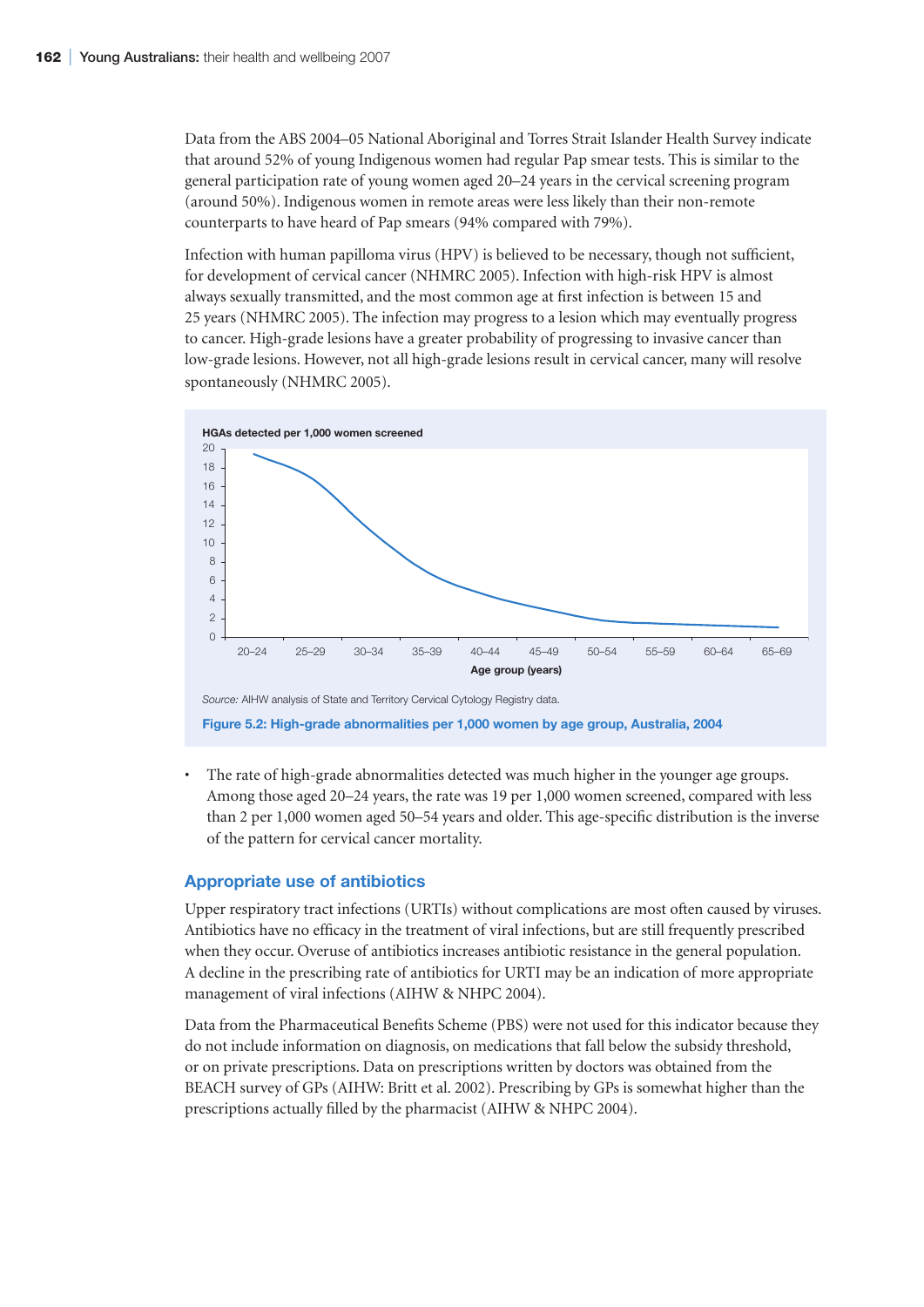## **Table 5.2: Proportion of URTI problems for which antibiotics were prescribed, for patients aged 12–24 years, 2001–02 to 2003–04**

| $2002 - 03$<br>2003-04 |
|------------------------|
| 22.7<br>20.8           |
| 5.0<br>6.4             |
| 11.1<br>13.0           |
| 37.0<br>42.2           |
|                        |

*Source:* AIHW analysis of BEACH data.

• In 2003–04, 37% of young people aged 12–24 years were prescribed antibiotics for URTIs—a decline from 42% in 2002–03, but little change from 2001–02 when the rate was 35%.

## **Delivery by caesarean section**

Caesarean section is one of the most common surgical procedures in Australia. Decisions to deliver by caesarean can be made before the onset of labour (elective caesarean) or after the onset of labour (emergency caesarean). Delivery by caesarean section is appropriate in a range of circumstances related to the clinical characteristics of patients, including failure to progress in labour, advanced maternal age, first births compared with second births, previous caesarean section, multiple pregnancy, breech presentation and low birthweight. However, studies across the world have shown that other factors are important contributors in the decision to deliver by caesarean section, including the practice patterns of individual doctors, and other non-clinical factors such as health insurance status, hospital characteristics and exercise of patient choice.

In 2000, 23% of hospital confinements in Australia were delivered by caesarean section—an increase of 32% over the last decade, from 18% in 1990.



• In 1999, delivery by caesarean section as a proportion of all confinements was 13% for 15–19 year olds and 16% for 20–24 year olds. This was lower than the proportion for all ages (25%).

#### **Indicator:**

**Indicator:**

**Caesarean sections as a proportion of all confinements of young women aged 15–24 years**

**Proportion of prescriptions for oral antibiotics ordered by general practitioners for the treatment of upper respiratory tract infections (URTIs)**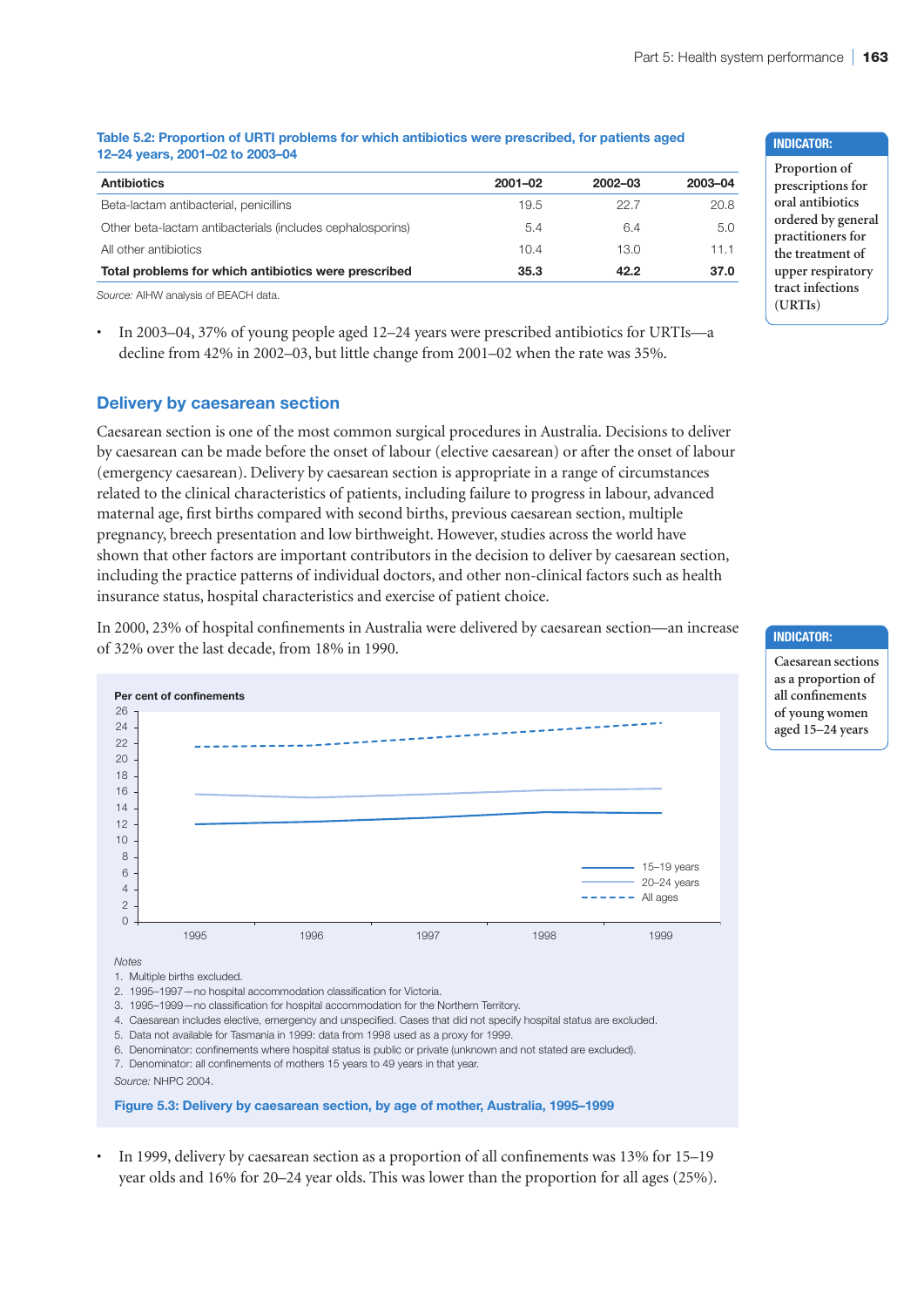• Deliveries by caesarean section as a proportion of all confinements remained stable between 1995 and 1999 for 15–19 and 20–24 year olds. The proportion for all ages increased by 3 percentage points (from 22% to 25%).

Compared with other age groups, those aged 15–19 years and 20–24 years have the lowest rate of caesarean births.

Increasing use of caesarean section has been observed in all reporting OECD countries, except for the United States of America. Of the 21 OECD countries that reported caesarean section for 1999, Australia was ranked fourth highest. Italy had the highest percentage (32%) while the Netherlands had the lowest (11%). The median was Iceland (17%). Six countries were below 15% (OECD 2002).

## **Waiting times in emergency departments**

Emergency departments in public hospitals play a key role in ensuring that the public hospital system is able to manage emergency patients requiring rapid treatment and also less urgent cases where community-based medical care is not appropriate or not available.

Patients attending emergency departments should be treated within an appropriate time. All patients attending public hospital emergency departments are assessed and are assigned a triage category that reflects the urgency with which treatment should commence. The appropriate time for commencing treatment decreases as the urgency of the triage category increases. Within Australia, benchmarks for the commencement of treatment have been identified for each triage category (AIHW 2001). The benchmarks are:

- triage category 1: patient needs resuscitation (seen within seconds)
- triage category 2: emergency (seen within 10 minutes)
- triage category 3: urgent (seen within 30 minutes)
- triage category 4: semi-urgent (seen within 60 minutes)
- triage category 5: non-urgent (seen within 120 minutes)

This indicator measures the extent to which these benchmarks have been achieved.



*Note:* Resuscitation patients whose waiting time for treatment was less than or equal to 2 minutes were considered to have been seen on time

*Source:* AIHW National Hospital Morbidity Database.

**Figure 5.4: Non-admitted patient emergency department presentations, by triage category and age, Australia, 2004–05**

• In 2004–05, 69% of 12–24 year olds were seen within the national benchmark times, the same proportion as that for all ages. Young people in Major Cities were the least likely to be seen in time (65%) and young people in Remote areas were the most likely to be seen within the national benchmarks (80%).

#### **Indicator:**

**Percentage of patients aged 12–24 years who are treated within national benchmarks for waiting in public hospital emergency departments for each triage category**